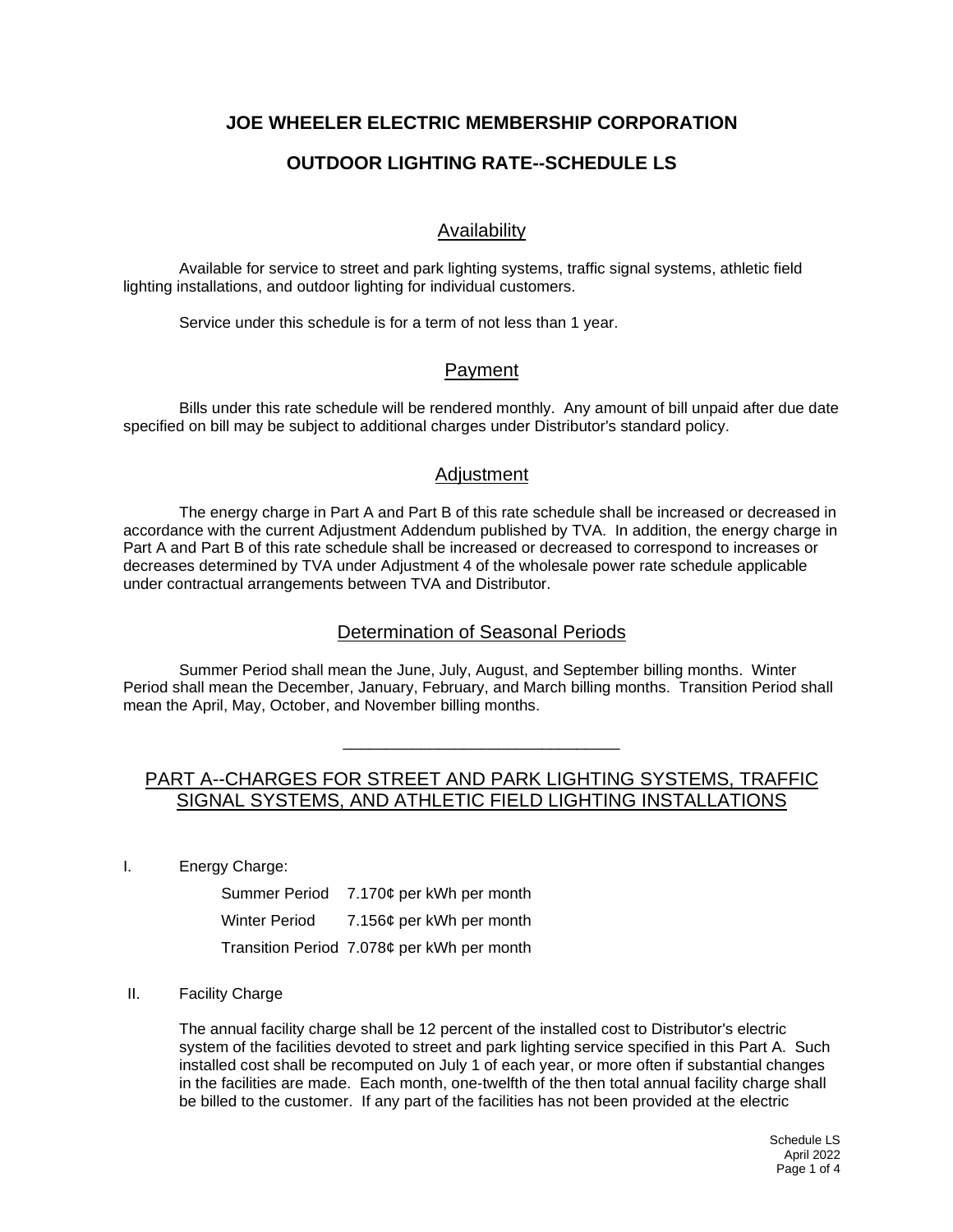system's expense or if the installed cost of any portion thereof is reflected on the books of another municipality or agency or department, the annual facility charge shall be adjusted to reflect properly the remaining cost to be borne by the electric system.

Traffic signal systems and athletic field lighting installations shall be provided, owned, and maintained by and at the expense of the customer, except as Distributor may agree otherwise in accordance with the provisions of the paragraph next following in this section II. The facilities necessary to provide service to such systems and installations shall be provided by and at the expense of Distributor's electric system, and the annual facility charge provided for first above in this section II shall apply to the installed cost of such facilities.

When so authorized by policy duly adopted by Distributor's governing board, traffic signal systems and athletic field lighting installations may be provided, owned, and maintained by Distributor's electric system for the customer's benefit. In such cases Distributor may require reimbursement from the customer for a portion of the initial installed cost of any such system or installation and shall require payment by the customer of a facility charge sufficient to cover all of Distributor's costs (except reimbursed costs), including appropriate overheads, of providing, owning, and maintaining such system or installation; provided that, for athletic field lighting installations, such facility charge shall in no case be less than 12 percent per year of such costs. Said facility charge shall be in addition to the annual facility charge on the facilities necessary to provide service to such system or installation as provided for in the preceding paragraph. Replacement of lamps and related glassware for traffic signal systems and athletic field lighting installations provided under this paragraph shall be paid for under the provisions of paragraph A in Section IV.

III. Customer Charge - Traffic Signal Systems and Athletic Field Lighting Installations.

Distributor shall apply a uniform monthly customer charge of \$2.50 for service to each traffic signal system or athletic field lighting installation.

IV. Replacement of Lamps and Related Glassware - Street and Park Lighting

Customer shall be billed and shall pay for replacements as provided in paragraph B below, which shall be applied to all service for street and park lighting.

- A. Distributor shall bill the customer monthly for such replacements during each month at Distributor's cost of materials, including appropriate storeroom expense.
- B. Distributor shall bill the customer monthly for one-twelfth of the amount by which Distributor's cost of materials, including appropriate storeroom expense, exceeds the product of 3 mills multiplied by the number of kilowatthours used for street and park lighting during the fiscal year immediately preceding the fiscal year in which such month occurs.

## **Metering**

For any billing month or part of such month in which the energy is not metered or for which a meter reading is found to be in error or a meter is found to have failed, the energy for billing purposes for that billing month or part of such month shall be computed from the rated capacity of the lamps (including ballast) plus 5 percent of such capacity to reflect secondary circuit losses, multiplied by the number of hours of use.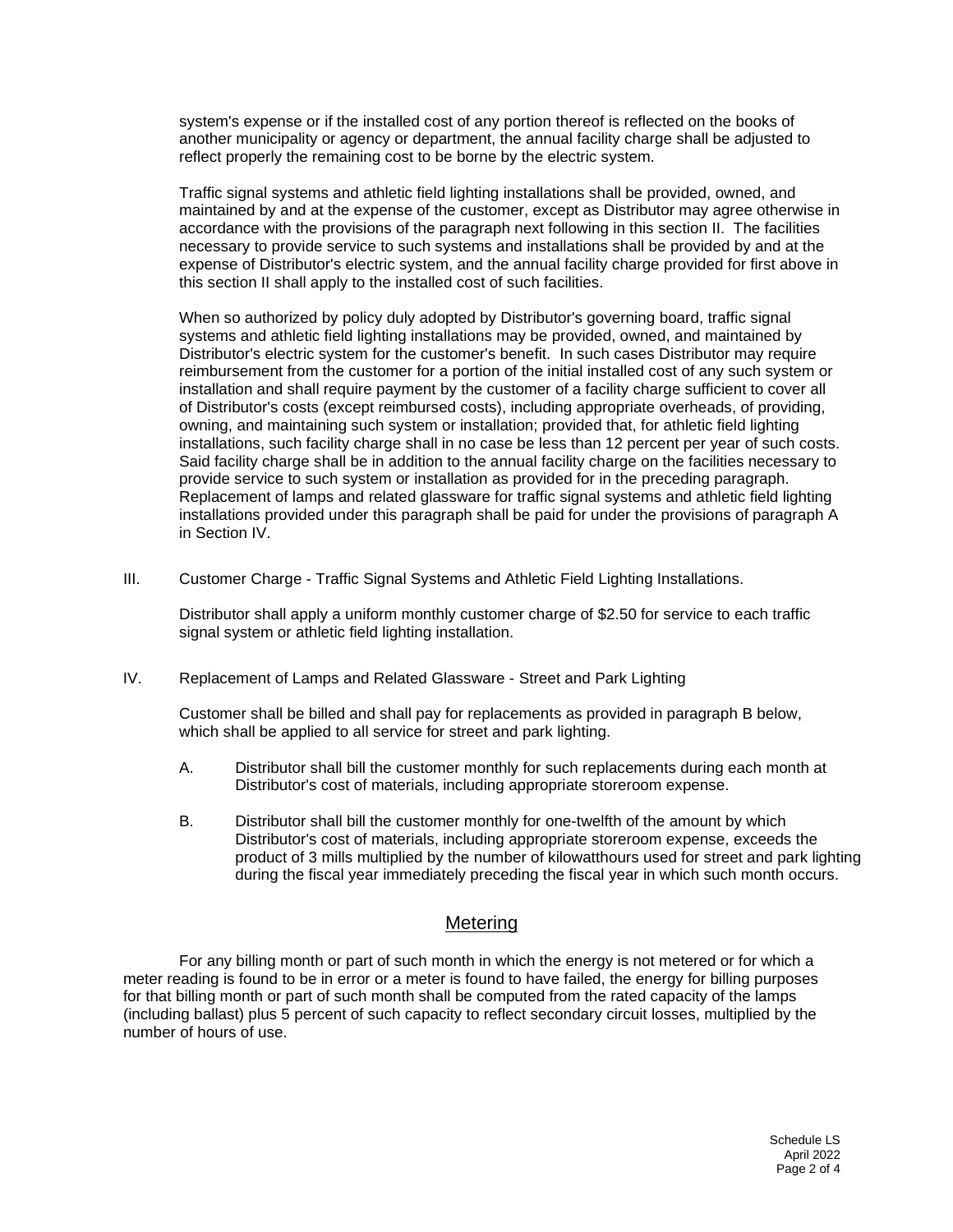#### Revenue and Cost Review

Distributor's costs of providing service under Part A of this rate schedule are subject to review at any time and from time to time to determine if Distributor's revenues from the charges being applied are sufficient to cover its costs. (Such costs, including applicable overheads, include, but are not limited to, those incurred in the operation and maintenance of the systems provided and those resulting from depreciation and payments for taxes, tax equivalents and interest.) If any such review discloses that revenues are either less or more than sufficient to cover said costs, Distributor shall revise the above facility charges so that revenues will be sufficient to cover said costs. Any such revision of the annual facility charge provided for first above in section II of Part A of this rate schedule shall be by agreement between Distributor and TVA.

# PART B--CHARGES FOR OUTDOOR LIGHTING FOR INDIVIDUAL CUSTOMERS

| (a) Type of Fixture           |       | Lamp Size<br>(Watts) (Lumens) | Rated<br>kWh | Facility<br>Charge |
|-------------------------------|-------|-------------------------------|--------------|--------------------|
| Mercury Vapor or Incandescent | 175   | 7,650                         | 70           | \$2.71             |
|                               | 250   | 10,400                        | 98           | \$3.21             |
|                               | 400   | 19,100                        | 155          | \$4.06             |
|                               | 1,000 | 47.500                        | 378          | \$7.98             |
| High Pressure Sodium          | 100   | 8,550                         | 42           | \$4.12             |
|                               | 250   | 23,000                        | 105          | \$5.87             |
|                               | 400   | 45,000                        | 165          | \$6.78             |
|                               | 1,000 | 126,000                       | 385          | \$10.24            |
| Metal Halide Floodlight       | 400   | 36,000                        | 174          | \$12.20            |
| Metal Halide Cobra Head       | 250   | 20,500                        | 107          | \$9.13             |
| Metal Halide                  | 1,500 | 155.000                       | 591          | \$15.44            |
| LED                           | 50    | 3,000                         | 15           | \$6.47             |

#### Charges Per Fixture Per Month

(b) Energy Charge: For each lamp size under (a) above,

|                      | Summer Period 7.170¢ per kWh per month     |
|----------------------|--------------------------------------------|
| <b>Winter Period</b> | 7.156¢ per kWh per month                   |
|                      | Transition Period 7.078¢ per kWh per month |

#### Additional Facilities

The above charges in this Part B are limited to service from a photoelectrically controlled standard lighting fixture installed on a pole already in place. If the customer wishes to have the fixture installed at a location other than on a pole already in place, Distributor may apply an additional monthly charge.

#### Lamp Replacements

Replacements of lamps and related glassware will be made in accordance with replacement policies of Distributor without additional charge to the customer.